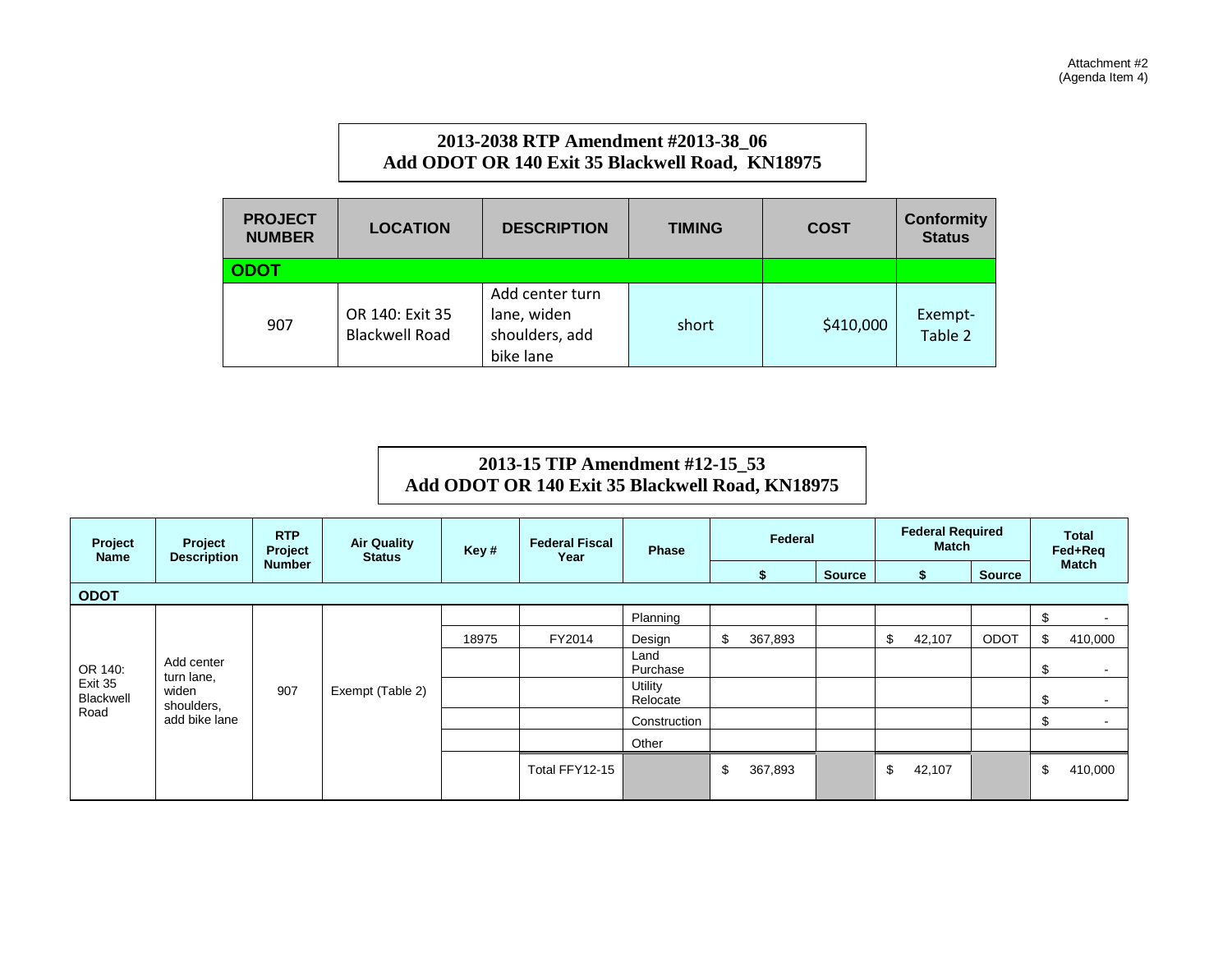OR 140 Exit 35 to Blackwell Road Intersection

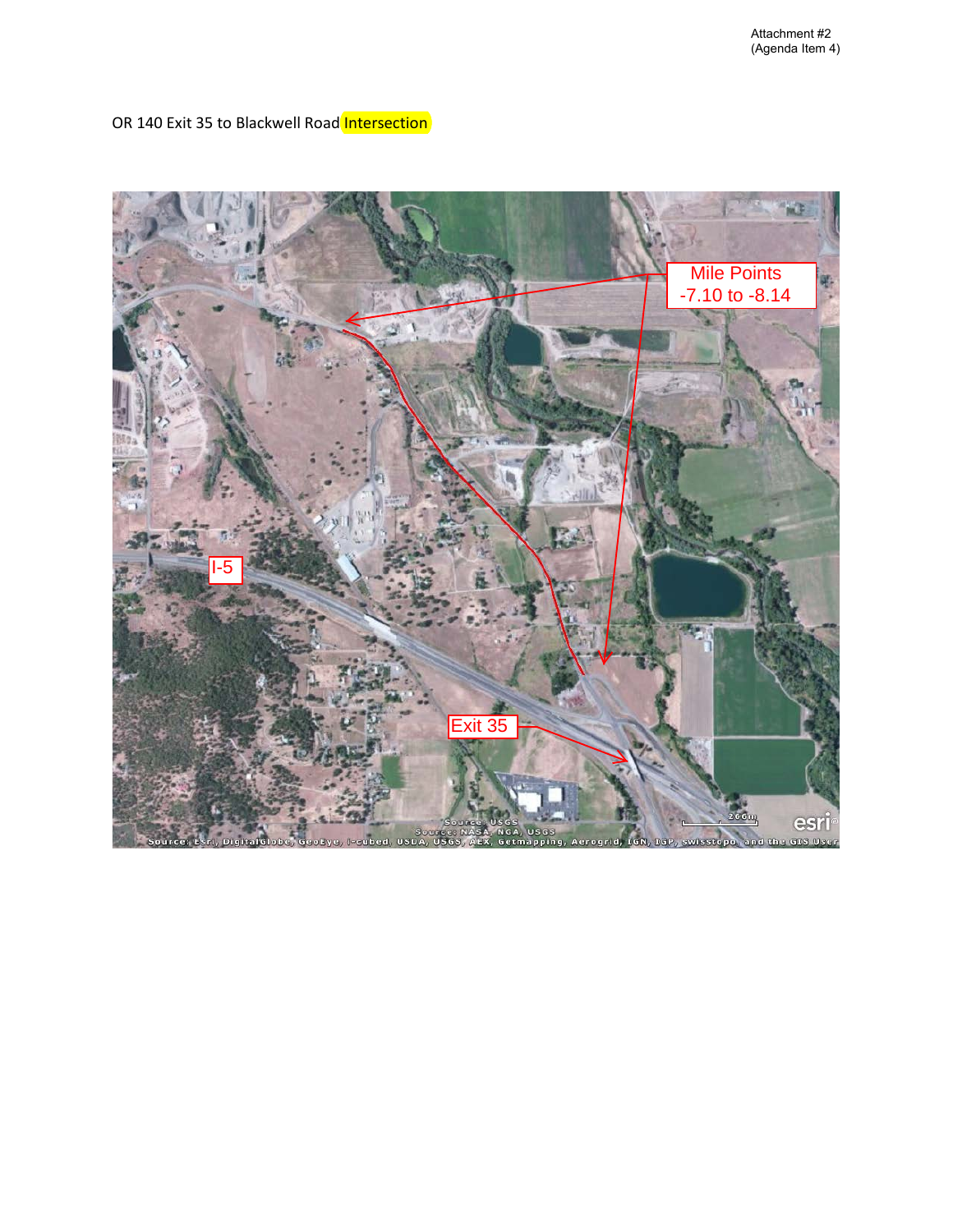

**Subject:** Critical Issues with the RVMPO's Current Carbon Monoxide Budget

Attached is a memo prepared for RVCOG by Sierra Research, which is currently under contract to perform air quality modeling for the RVMPO. In the memo, Sierra Research presents a detailed discussion of results from the new MOVES2010b model showing CO emissions 2 to 3 times greater than what the RVMPO, DEQ, ODOT, FHWA, and FTA have understood our CO levels to be for well over a decade. These levels are also 2 to 3 times greater than our current CO budget would allow, which raises the very real near-term possibility that our region's air quality conformity could be threatened as a result. From what Sierra Research has been able to ascertain, this difference in CO levels is due to prior models (MOBILE5b and MOBIL6) not including, or significantly underestimating, CO emissions from cold starts (i.e., starting exhaust). In no way do these results indicate that the ambient CO air quality levels are worsening; in fact, the newly calculated CO levels continue to be well below the National Ambient Air Quality Standards.

What these newly calculated CO levels do indicate is an urgent need for the current CO budget to be adjusted to reflect a higher baseline share of vehicle emissions. Without this revision, we consider our current CO budget, based as it is on the flawed data, to be invalid. A determination of non-conformity for CO based on that invalid budget would therefore also, by extension, be invalid. In addition, should a determination of non-conformity based on a fundamentally inaccurate CO budget nonetheless be allowed to proceed, the region would see its ability to have the RVMPO's approved list of projects included in its entirety in the STIP severely compromised, which would significantly impact the federally mandated scope and nature of the RVMPO's responsibilities.

With this memo, we are formally requesting a revised CO budget for the RVMPO, and intend to immediately call for a meeting of the Air Quality Consultation Group to discuss this request as well as other options to preclude a determination of non-conformity. We will also be inviting representatives from ODOT and the Governor's office (which is being included due to its statutory responsibility to resolve intractable air quality conformity conflicts among state agencies or between state agencies and an MPO) to participate in that initial consultation.

Thank you for your attention to this matter.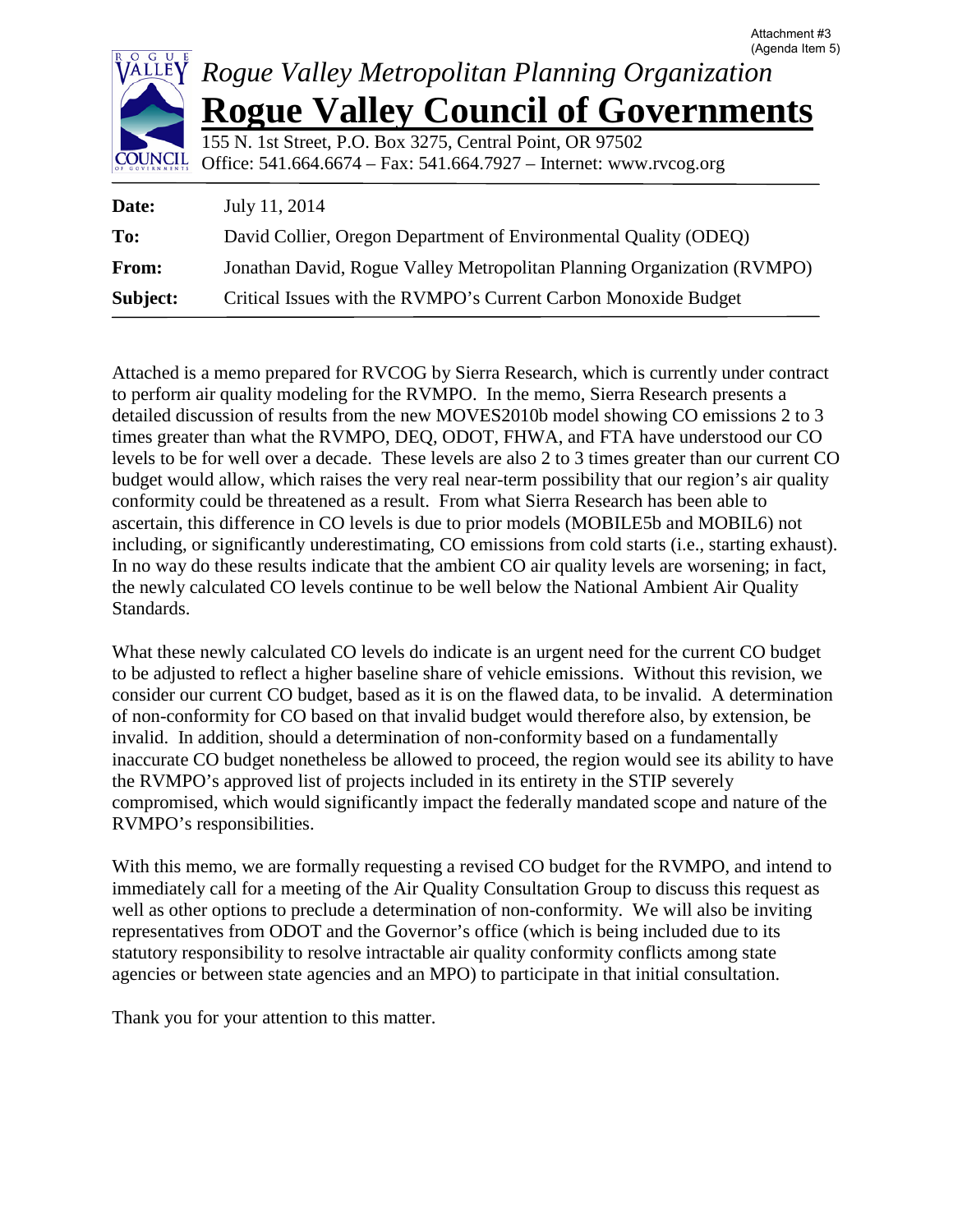Attachment #3 (Agenda Item 5)

July 8, 2014

**Memo to:** Dan Moore and Jonathan David, RVCOG

**From:** Tom Carlson

Subject: RVMPO 2015-2018 TIP Conformity Findings

Under contract to RVCOG, Sierra Research (Sierra) performed vehicle emissions modeling to support the regional conformity analysis for the Rogue Valley Metropolitan Planning Organization (RVMPO) 2015-2018 Transportation Improvement Program (TIP) and 2013-2038 Regional Transportation Plan (RTP). For the first time, TIP emissions modeling was performed using EPA's new MOVES vehicle emissions model. (Prior TIP and RTP conformity analyses were performed using EPA's MOBILE series of models, the predecessor to MOVES.) As explained in detail later, succession and use of different EPA emissions models over time plays a critical role in our findings.

The crux of this analysis consisted of generating estimates of on-road vehicle CO and  $PM_{10}$  emissions reflecting travel activity forecasted in the TIP using EPA's latest MOVES2010b model and comparing those TIP emissions to motor vehicle emission budgets established in the existing 200[1](#page-10-0) CO Maintenance Plan  $(MP)^1$  and 2004 PM<sub>10</sub>  $SIP<sup>2</sup>$  $SIP<sup>2</sup>$  $SIP<sup>2</sup>$  for the pollutant-specific Medford planning areas.

## Statement of Problem

 $\overline{a}$ 

Table 1 summarizes the results of this analysis, comparing TIP emissions by calendar year to the applicable CO and  $PM_{10}$  emission budgets established in the prior plans (budgets are shown in yellow-shaded **boldface** rows). As shown in the upper half of Table 1, CO emissions under both TIP transit scenarios were estimated to be 2-3 times higher than their applicable budgets, while  $PM_{10}$  emissions are comfortably below their applicable budgets for all years and TIP scenarios.

Two obvious questions arise from these findings: "Why are the CO emissions so much higher than their budgets when there isn't a problem for  $PM_{10}$ , especially since VMT (vehicle miles travel) forecasted in this TIP is not dramatically different from that in earlier TIPs or the MP/SIP?" and "Is there an error in the current analysis?"



1801 J Street Sacramento, CA 95811 Tel: (916) 444-6666 Fax: (916) 444-8373 Ann Arbor, MI Tel: (734) 761-6666

Fax: (734) 761-6755

<span id="page-10-0"></span><sup>&</sup>lt;sup>1</sup> "State Implementation Plan Revision for Carbon Monoxide in the Medford Urban Growth Boundary, A Plan for Maintaining the National Ambient Air Quality Standards for Carbon Monoxide," Oregon Department of Environmental Conservation, Air Quality Division, March 9, 2001.

<span id="page-10-1"></span><sup>&</sup>lt;sup>2</sup> "State Implementation Plan Revision for Particulate Matter (PM<sub>10</sub>) in the Medford-Ashland Air Quality Maintenance Area," Oregon Department of Environmental Conservation, Air Quality Division, December 10, 2004.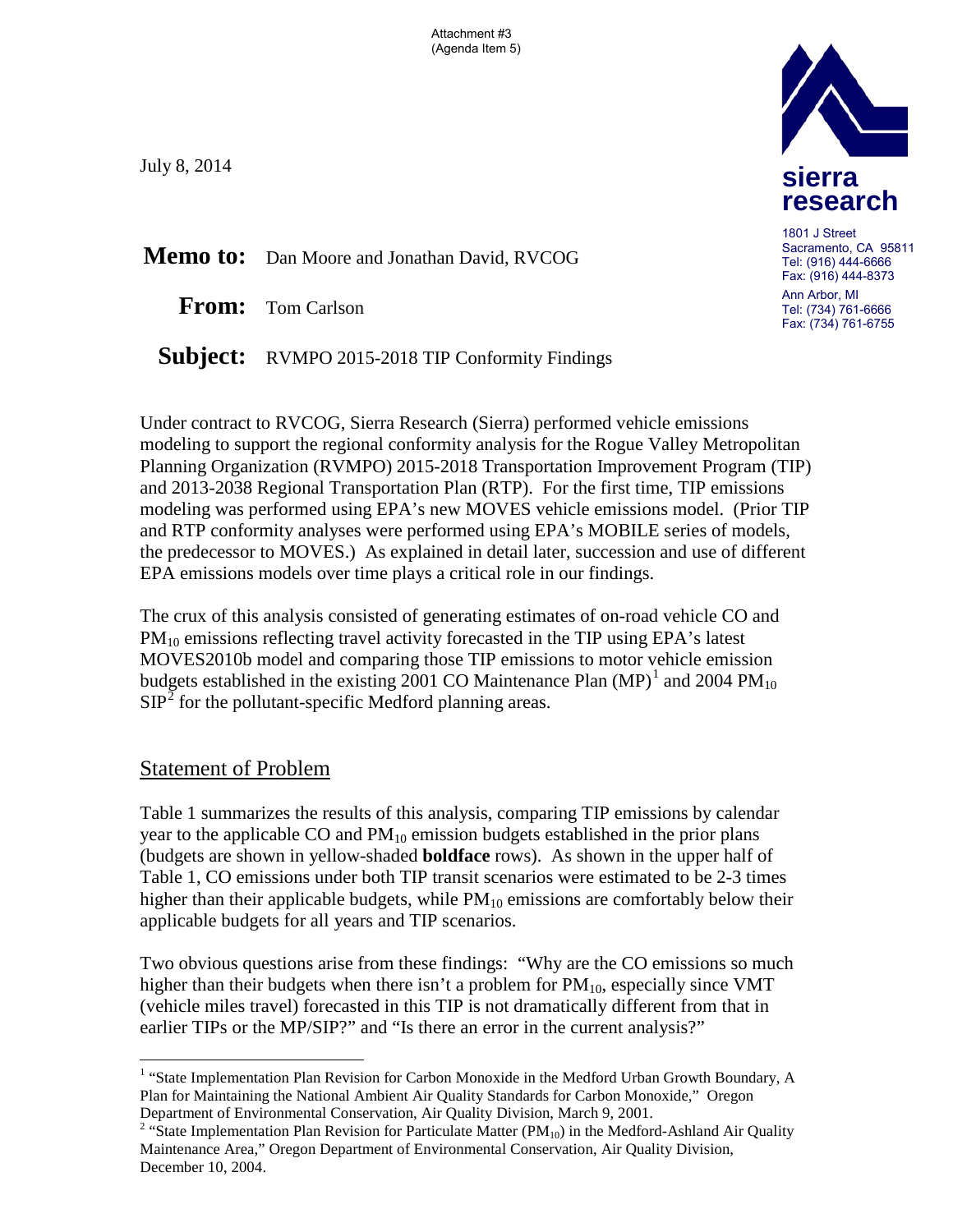| <b>Table 1</b><br><b>Comparison of 2018 TIP Emissions to Vehicle Emission Budgets</b> |               |        |        |        |  |  |  |
|---------------------------------------------------------------------------------------|---------------|--------|--------|--------|--|--|--|
|                                                                                       | Calendar Year |        |        |        |  |  |  |
|                                                                                       | 2015          | 2020   | 2028   | 2038   |  |  |  |
| <b>CO Emissions Budget (lb/day)</b>                                                   | 26,693        | 32,640 | 32,640 | 32,640 |  |  |  |
| <b>TIP CO Emissions, Without Transit (lb/day)</b>                                     | 83,820        | 65,999 | 62,673 | 62,654 |  |  |  |
| <b>TIP CO Emissions, With Transit (lb/day)</b>                                        | 83,763        | 65,946 | 62,630 | 62,600 |  |  |  |
| $\mathbf{PM}_{10}$ Emissions Budget (tons/year)                                       | 3,754         | 3,754  | 3,754  | 3,754  |  |  |  |
| <b>TIP PM</b> <sub>10</sub> Emissions, Without Transit (tons/year)                    | 1,622         | 1,706  | 1,853  | 2,049  |  |  |  |
| <b>TIP PM</b> <sub>10</sub> Emissions, With Transit (tons/year)                       | 1,621         | 1,618  | 1,643  | 1,709  |  |  |  |

Note: PM10 emission budgets and TIP emissions include both exhaust and fugitive dust.

Upon completing the emissions modeling, Sierra then began an exhaustive process of examining its current analysis for inadvertent errors (none were found) and reviewing similar vehicle emissions modeling conducted under earlier TIP Air Quality Conformity Determinations (AQCDs) as well as the CO MP and  $PM_{10}$  SIP from which the emission budgets were developed, to ascertain "how we got here."

The key findings from our detailed review of these historical analyses and results are summarized as follows:

- 1. CO emissions are much higher under this TIP primarily due to significant upward revisions of starting exhaust emission factors (i.e., grams per mile) in today's MOVES model compared to its MOBILE6 and MOBILE5b predecessors.
- 2. The effects of EPA releases of newer emission factor models over time (from the MOBILE5b Cold CO model used for the 2001 CO MP through MOBILE6 used for subsequent TIP/RTP conformity analyses until now) with successively higher CO starting emission factors has been masked by what we believe were errors in prior TIP/RTP CO emissions calculations that inadvertently omitted the starting exhaust component.
- 3. The budget exceedance issue does not affect  $PM_{10}$  because vehicle  $PM_{10}$ emissions in the planning area are dominated by fugitive road dust, rather than exhaust (and brake/tire wear) emissions. Though not shown in Table 1, fugitive dust emissions on paved on unpaved road represent over 90% of total on-road vehicle emissions, based on the latest AP-42 methods coupled with locallyestimated road silt loading factors. Thus upward revisions to exhaust (and brake/tire wear) emission factors between MOBILE and MOVES are masked or damped by their very small share of total on-road  $PM_{10}$ .

The findings that CO emissions are well above their Plan budgets because of upward revisions to the starting exhaust component of historically developed EPA vehicle emission models **do not** imply that ambient CO air quality levels are worsening. Since CO air quality levels forecast to 2015 in the 2001 Maintenance Plan were extrapolated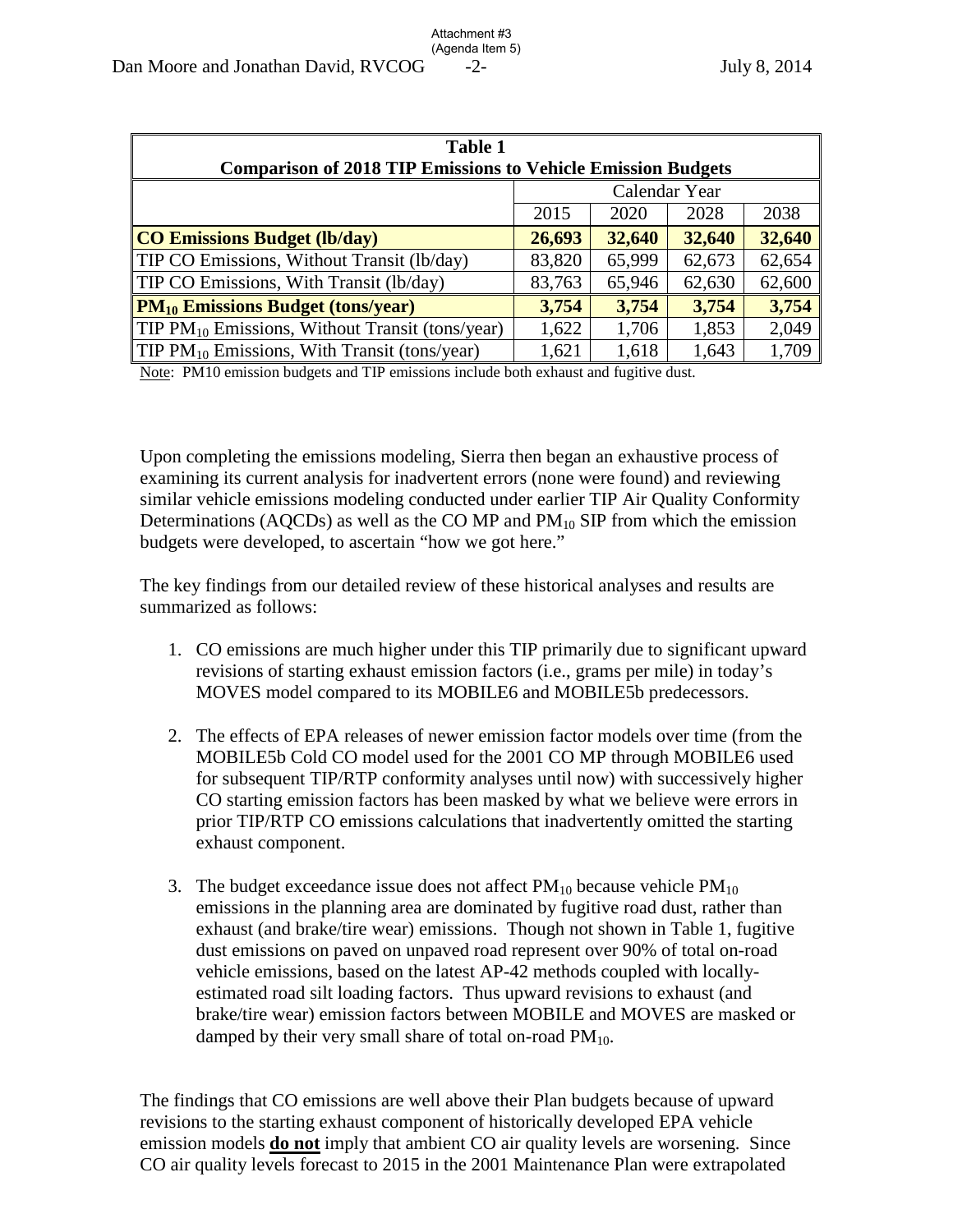from baseline ambient measurements and emissions inventory projections using nowoutdated (and upwardly revised) vehicle emission factors, these Maintenance Plan forecasts simply need to be updated to reflect a higher baseline share of vehicle emissions that still decline over time (even with VMT growth) due to ever-tighter new vehicle emission standards.

Attachment #3

The following section provides a detailed description of the methods and sources Sierra used to reach these findings.

## Review and Analysis Methodology

Three areas of review were performed to determine the reason(s) behind the CO budget exceedances using MOVES and to ensure the MOVES modeling was properly executed:

- 1. Prior TIP Conformity Analysis Review,
- 2. Maintenance Plan Emission Budgets Review, and
- 3. MOVES Modeling Review.

Each of these review elements is discussed separately below.

Prior TIP Conformity Analysis Review – The review process began by examining (where available) detailed modeling inputs, outputs and emission calculations from earlier TIP/RTP AQCD documents, beginning with the most recent document—the 2012-2015 TIP AQCD.<sup>[3](#page-12-0)</sup> Appendix C of that AQCD document contains detailed CO emissions calculations by roadway type (freeway, arterial, etc.) showing travel-model based vehicle activity (in VMT per day) as well as MOBILE6-based emission factors (in grams/mile) for each roadway type (based on average speed for each type) on pages C-2 (With Transit Service) and C-3 (Without Transit Service). Figure 1 is a copy of the "With Transit" calculations from Page C-2. (Without Transit calculations are very similar, using the same emission factors with nominally higher VMT.) As shown in Figure 1, MOBILE6.2-based emission factors by roadway type range from 6.35 g/mile (Local) to 9.29 g/mile (Ramps) for the calendar year 2015 fleet and decrease to a range from 4.61 g/mi (Arterial) to 6.37 g/mi (Ramps) for the 2038 fleet.

<span id="page-12-0"></span> 3 "Rogue Valley Metropolitan Planning Organization Air Quality Conformity Determination for 2013-2038 Regional Transportation Plan, 2012-2015 Metropolitan Transportation Improvement Program as Amended," Rouge Valley Council of Governments, March 26, 2013.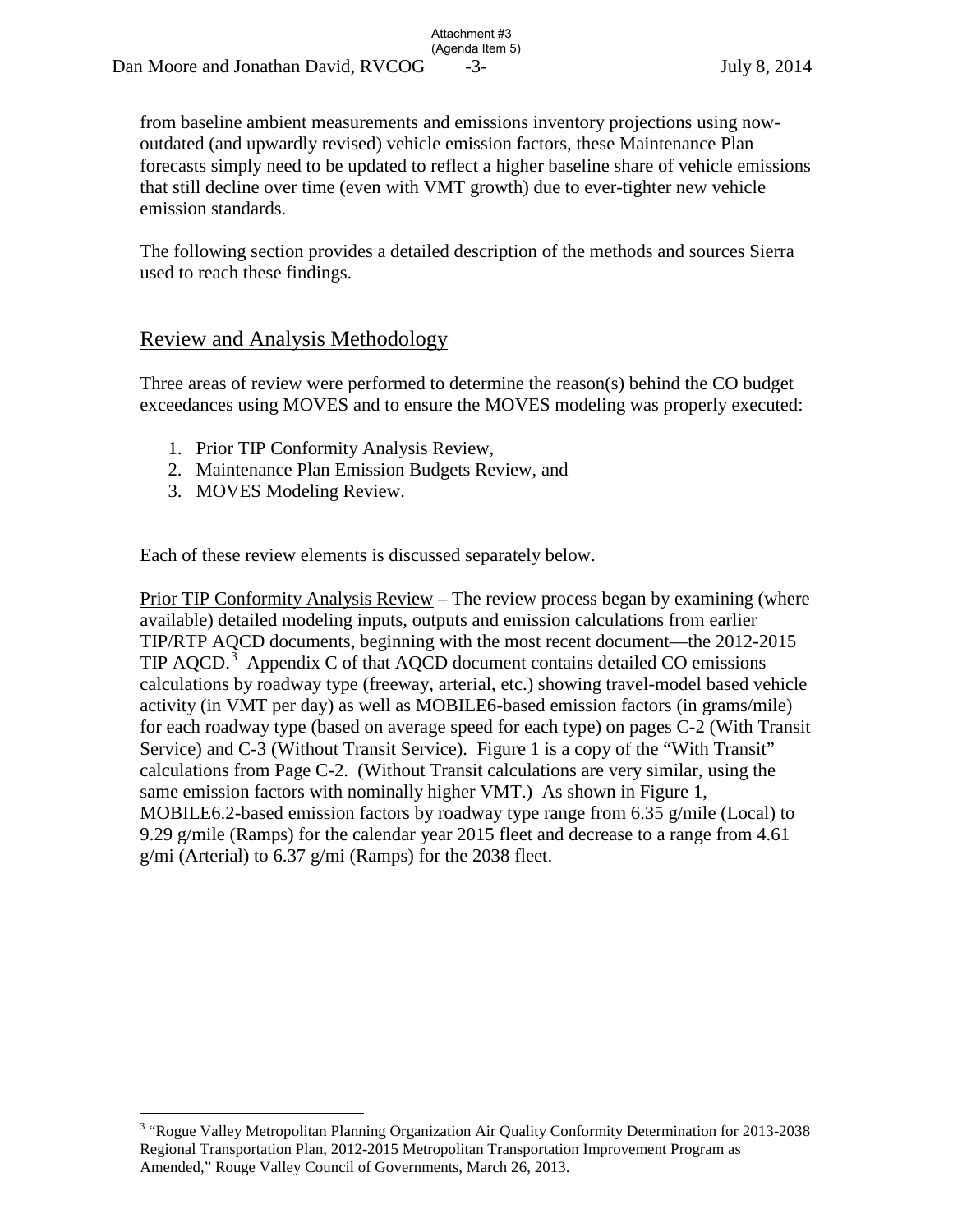| $(1$ pp change $\sim$ $\frac{1}{2}$                        |                       |                      |                      |                            |             |  |  |  |  |
|------------------------------------------------------------|-----------------------|----------------------|----------------------|----------------------------|-------------|--|--|--|--|
| <b>Emissions Estimated with Continuing Transit Service</b> |                       |                      |                      |                            |             |  |  |  |  |
|                                                            |                       |                      |                      |                            |             |  |  |  |  |
|                                                            |                       | <b>VMT Estimates</b> |                      | <b>Emissions Estimates</b> |             |  |  |  |  |
|                                                            | Mobile <sub>6.2</sub> |                      | local adjust         |                            |             |  |  |  |  |
| 2015                                                       | EF (g/VMT)            | Model VMT            | $(+10%)$             | Grams CO/day               | Lbs. CO/day |  |  |  |  |
| Freeway                                                    | 7.864                 | 419,486.0            |                      | 3,298,708.655              | 7,272       |  |  |  |  |
| Arterial                                                   | 6.420                 | 928,004.0            | 1,020,804.4          | 6,553,232.826              | 14,447      |  |  |  |  |
| Local                                                      | 6.352                 | 39,687.0             | 43,655.7             | 277,291.101                | 611         |  |  |  |  |
| Ramps                                                      | 9.288                 | 19,654.0             |                      | 182,538.166                | 402         |  |  |  |  |
| <b>Total Estimated</b>                                     |                       | 1,406,831.0          | 1,503,600.1          | 10,311,770.747             | 22,734      |  |  |  |  |
|                                                            |                       |                      |                      |                            |             |  |  |  |  |
|                                                            |                       |                      | <b>VMT Estimates</b> | <b>Emissions Estimates</b> |             |  |  |  |  |
|                                                            | Mobile <sub>6.2</sub> |                      | local adjust         |                            |             |  |  |  |  |
| 2020                                                       | EF (g/VMT)            | Model VMT            | $(+10%)$             | Grams CO/day               | Lbs. CO/day |  |  |  |  |
| Freeway                                                    | 6.727                 | 442,587.0            |                      | 2,977,157.684              | 6,564       |  |  |  |  |
| Arterial                                                   | 5.461                 | 1,009,655.0          | 1,110,620.5          | 6,065,119.848              | 13,371      |  |  |  |  |
| Local                                                      | 5.613                 | 47,612.0             | 52,373.2             | 293,984.344                | 648         |  |  |  |  |
| Ramps                                                      | 7.677                 | 19,813.0             |                      | 152, 107.449               | 335         |  |  |  |  |
| <b>Total Estimated</b>                                     |                       |                      | 1,625,393.7          | 9,488,369.324              | 20,918      |  |  |  |  |
|                                                            |                       | 1,519,667.0          |                      |                            |             |  |  |  |  |
|                                                            |                       | <b>VMT Estimates</b> |                      | <b>Emissions Estimates</b> |             |  |  |  |  |
|                                                            | Mobile <sub>6.2</sub> |                      | local adjust         |                            |             |  |  |  |  |
| 2028                                                       | EF (g/VMT)            | Model VMT            | $(+10%)$             | Grams CO/day               | Lbs. CO/day |  |  |  |  |
| Freeway                                                    | 5.369                 | 503,130.0            |                      | 2,701,492.231              | 5,956       |  |  |  |  |
| Arterial                                                   | 4.300                 | 1,120,920.0          | 1,233,012.0          | 5,302,381.921              | 11,690      |  |  |  |  |
| Local                                                      | 4.553                 | 46,304.0             | 50,934.4             | 231,896.504                | 511         |  |  |  |  |
| Ramps                                                      | 5.985                 | 24,734.0             |                      | 148,042.091                | 326         |  |  |  |  |
| <b>Total Estimated</b>                                     |                       | 1,695,088.0          | 1,811,810.4          | 8,383,812.748              | 18,483      |  |  |  |  |
|                                                            |                       |                      |                      |                            |             |  |  |  |  |
|                                                            |                       | <b>VMT Estimates</b> |                      | <b>Emissions Estimates</b> |             |  |  |  |  |
|                                                            | Mobile <sub>6.2</sub> | local adjust         |                      |                            |             |  |  |  |  |
| 2038                                                       | EF (g/VMT)            | Model VMT            | $(+10%)$             | Grams CO/day               | Lbs. CO/day |  |  |  |  |
| Freeway                                                    | 5.717                 | 550,051.0            |                      | 3,144,679.505              | 6,933       |  |  |  |  |
| Arterial                                                   | 4.610                 | 1,256,870.0          | 1,382,557.0          | 6,374,238.450              | 14,053      |  |  |  |  |
| Local                                                      | 4.920                 | 54,933.0             | 60,426.3             | 297,305.749                | 655         |  |  |  |  |
| Ramps                                                      | 6.366                 | 26,615.0             |                      | 169,427.578                | 374         |  |  |  |  |
| <b>Total Estimated</b>                                     |                       | 1,888,469.0          | 2,019,649.3          | 9,985,651.282              | 22,015      |  |  |  |  |
|                                                            |                       |                      |                      |                            |             |  |  |  |  |

| Figure 1                                             |  |
|------------------------------------------------------|--|
| 2015 TIP AQCD CO Emission Calculations, With Transit |  |
| (Appendix C, Page $C-2$ )                            |  |

Attachment #3

Appendix C also contains a single set of MOBILE6.2 input and output files, for the calendar year 2038 fleet, spanning pages C-4 through C-10. The MOBILE6.2 inputs shown on pages C-4 to C-9 (age distributions, VMT mix, fuel and I/M properties, and ambient conditions) were examined and roughly compared to similar inputs developed for the current MOVES modeling and were found to be in general agreement. The MOBILE6.2 output shown on page C-10 was also examined. It is a MOBILE6.2 "composite" output, showing the composite average CO emission factor calculated by the model across all roadway types, but, more importantly, showing the breakdown of total exhaust CO emission by its two component processes: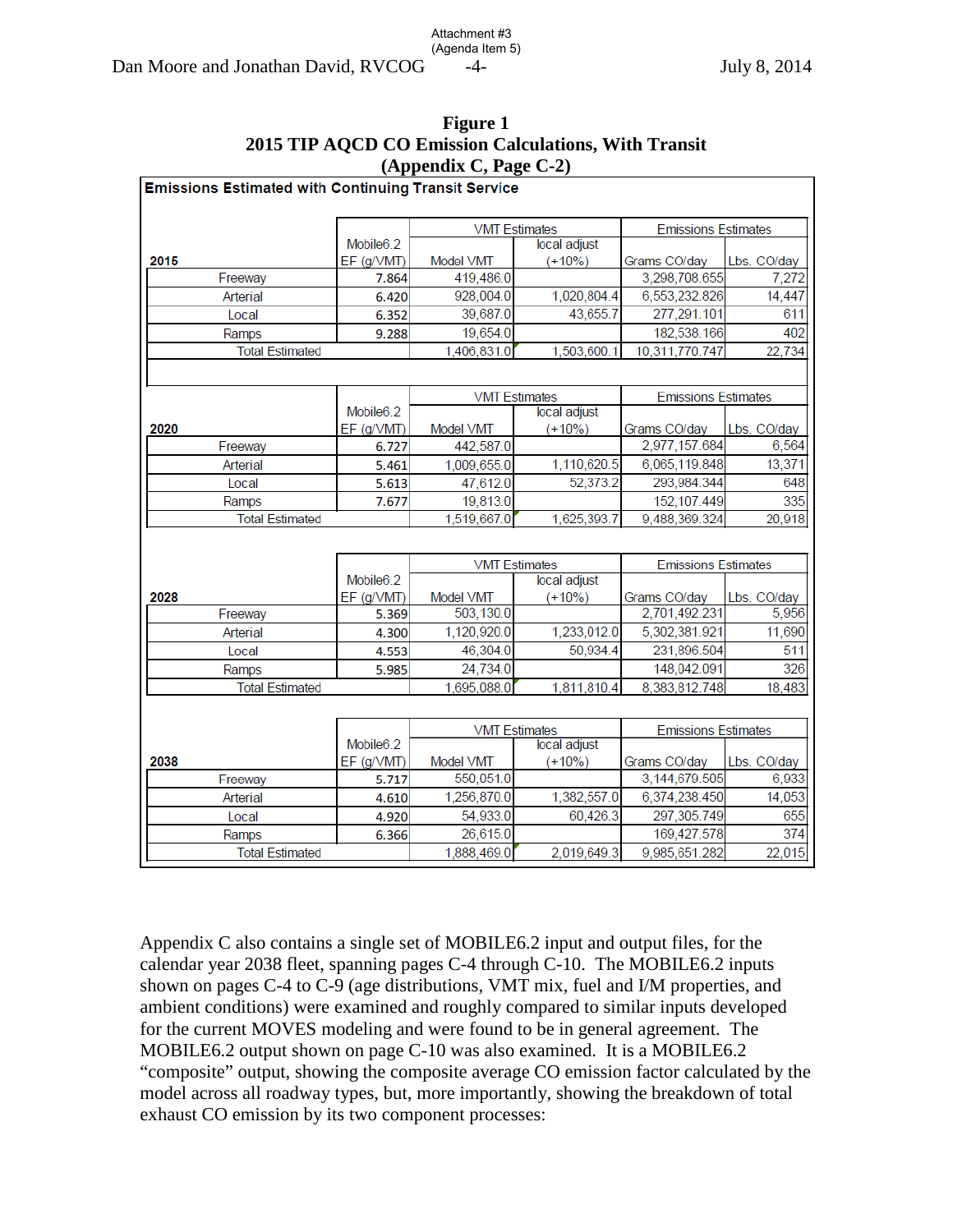1. Start exhaust – representing incremental emissions (in  $g/mile$ ) resulting from catalyst and engine warm-up when a vehicle is started; and

Attachment #3

2. Running exhaust – representing fully warmed-up or stabilized vehicle emissions (in g/mile).

Figure 2 contains an excerpt of this calendar year 2038 MOBILE6.2 composite output, showing CO emission factors by vehicle type and process (start and running exhaust). Although the output table "wraps" the columns for the Motorcycle (MC) and composite (All Veh) fleet emission factors on a new line, it can be seen that running exhaust factors for the light-duty gasoline vehicle types<sup>[4](#page-14-0)</sup> range from 5.27 to 6.28 g/mile, which are in good agreement with the range of 2038 exhaust emission factors by roadway type in Figure 1.

**Figure 2 2015 TIP AQCD Calendar Year 2038 MOBILE6.2 Composite Output Excerpt**   $(\text{A}$ ppendix  $\Gamma$  Page  $\Gamma$ -10)

| $(A)$ ppenula $C$ , i age $C$ -10)                                                                                         |  |        |                         |      |      |                 |       |      |  |
|----------------------------------------------------------------------------------------------------------------------------|--|--------|-------------------------|------|------|-----------------|-------|------|--|
| Vehicle Type: LDGV<br>MC<br>All Veh                                                                                        |  | LDGT12 | LDGT34                  | LDGT | HDGV | T.DDV           | LDDT  | HDDV |  |
| GVWR:                                                                                                                      |  |        | $< 6000$ $> 6000$ (All) |      |      |                 |       |      |  |
|                                                                                                                            |  |        |                         |      |      |                 |       |      |  |
| VMT Distribution: 0.2840 0.4105 0.1573 0.0457 0.0003 0.0023 0.0952<br>0.0047 1.0000                                        |  |        |                         |      |      |                 |       |      |  |
| Composite Emission Factors (q/mi):<br>Composite CO : 13.66  13.37  14.02  13.55  7.19  0.695  0.400  0.215<br>14.60 11.994 |  |        |                         |      |      |                 |       |      |  |
|                                                                                                                            |  |        |                         |      |      |                 |       |      |  |
| Exhaust emissions $(q/mi)$ :                                                                                               |  |        |                         |      |      |                 |       |      |  |
| CO Start: 8.39 8.00 7.74 7.93                                                                                              |  |        |                         |      |      | $0.292$ $0.152$ |       |      |  |
| 5.200                                                                                                                      |  |        |                         |      |      |                 |       |      |  |
| CO Running: 5.27 5.38 6.28<br>9.399                                                                                        |  |        |                         | 5.63 |      | 0.403           | 0.248 |      |  |
| CO Total Exhaust: 13.66 13.37 14.02 13.55 7.19 0.695 0.400 0.215<br>14.60 11.994                                           |  |        |                         |      |      |                 |       |      |  |
|                                                                                                                            |  |        |                         |      |      |                 |       |      |  |

The problem is that the total exhaust emission factors shown in Figure 2 are much higher, ranging from about 13-14 g/mile for light-duty gasoline vehicles and 11.99 g/mile for the "All Veh" fleet composite. As shown in Figure 2, this is because the starting exhaust component is roughly 7-8 g/mile for those vehicle types for which it is reported.

Based on a comparison of the process-specific 2038 emission factors shown in Figure 2 with those for 2038 in the emission calculation tables shown earlier in Figure 1, Sierra believes that the incremental starting exhaust component was inadvertently left out of the emission calculations by roadway type shown in Figure 1 and reflected on pages C-2 and C-3 of the AQCD. When run in "facility-specific" emission factor mode, as was done in the AQCD to generate emission factors by facility/roadway type, MOBILE6 also includes a "NONE" roadway category that, according to its Users Guide (pg. 77):

<span id="page-14-0"></span> $\overline{a}$ <sup>4</sup> MOBILE6.2 reports process-specific factors only for light-duty gasoline vehicles and motorcycles since starting exhaust data did not exist or were believed to be small. In this output, light-duty gasoline vehicles represent over 80% of the fleet and thus roughly represent fleet-average starting emission factors.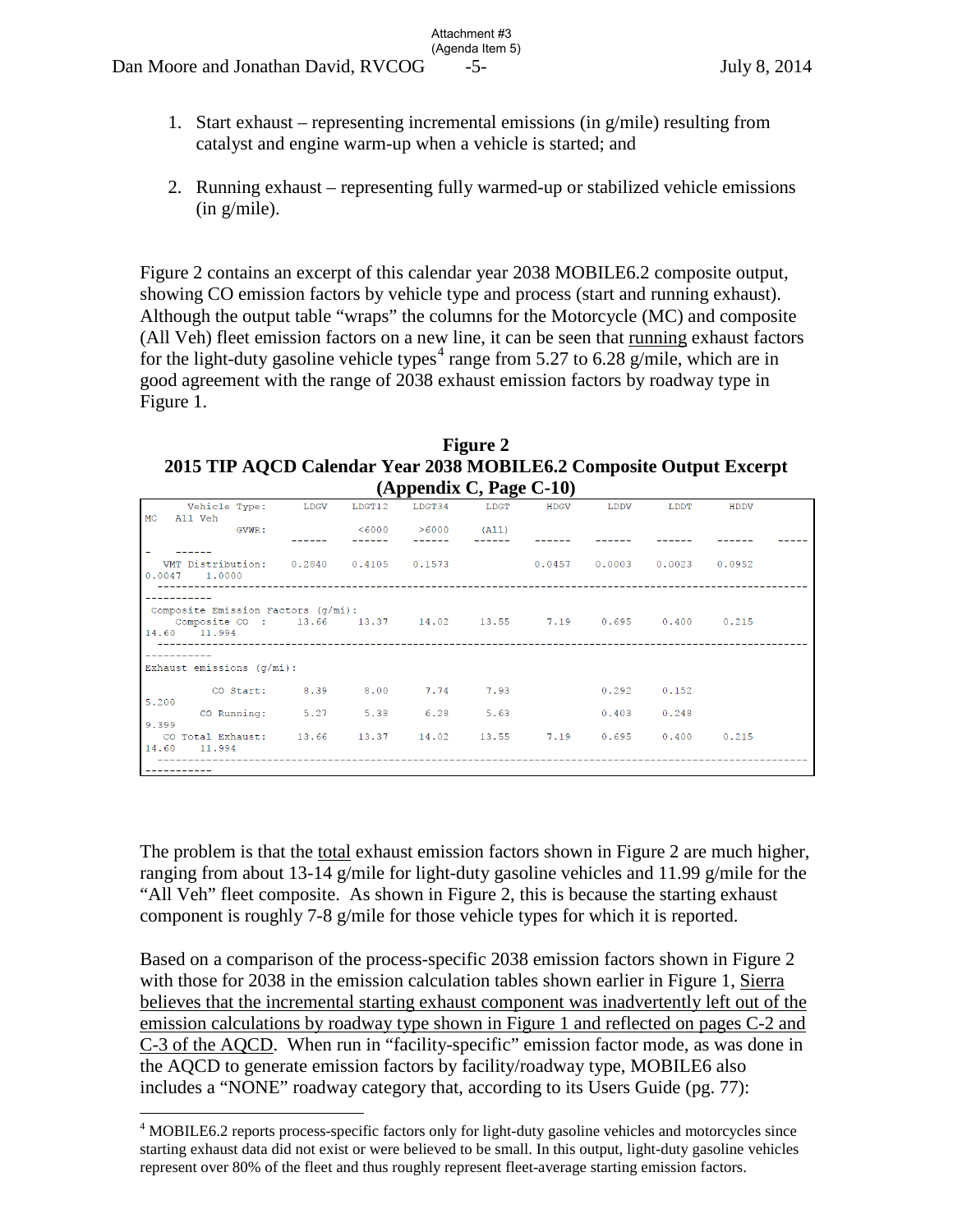*"…represents emissions that occur independent of roadway type. These include engine start emissions and all evaporative emissions except running losses."* (emphasis added)

Attachment #3

If performed properly, starting exhaust emission factors using the NONE category would have been incorporated as an additional row in the AQCD page C-2 and C-3 calculation tables and multiplied by total VMT (since the starting emissions factors output by MOBILE6 are averages over all miles traveled). If this had been done, TIP emissions would have been calculated to be more than twice as high at those shown apparently based only on warmed-up running exhaust emission factors and would have been found to exceed the MP-based budgets for most, if not all, calendar years.

Similar AQCD documentation provided by RVCOG for several earlier TIP and MTP analyses—dating back to that developed and approved in 2009 for the 2009-2034 RTP and Amended 2008-2011 MTIP—was also reviewed. It was found that the same CO emission calculation approach and inadvertent exclusion of the starting exhaust component was conducted in each of the earlier TIP/RTP AQCDs.

Sierra also acquired some of the MOBILE6 input files using in the most recent AQCD from RVCOG and was able to reproduce the output emission factors listed in Appendix C by independently executing the MOBILE6.2 model.

At this point, Sierra's review was independently confirmed by Wayne Elson, our subcontractor who was earlier employed by EPA Region 10 and performed transportation conformity review for MPOs within Region 10's jurisdiction. Upon reviewing these detailed appendix materials, Mr. Elson reached the same conclusion.

Maintenance Plan Emission Budgets Review – The next element of our review focused on trying to understand the vehicle CO emission calculations performed by the Oregon Department of Environmental Quality (ODEQ) in the 2001 CO Maintenance Plan that established the 1993 baseline and 2015 forecasted emission inventories, and specifically the vehicle emission budgets developed from them.

At the time the CO Plan was developed (circa 2001), MOBILE6 had not yet been released and EPA was in the process of extensively revising the current model— MOBILE5b—to, among other things, better account for starting emissions. A modified version of MOBILE5b originally developed by Air Improvement Resource (AIR) and further revised by Sierra Research to specifically model CO emissions under cold ambient temperatures and account for effects of then-new 20°F exhaust emission standards was approved by EPA as a transitional tool for modeling winter CO emissions until MOBILE6 was released (in early 2002). This transitional "MOBILE5b Cold CO" or Cold CO model was used to generate the CO emission factors upon which the vehicle emission inventories and budgets in the 2001 CO Plan were developed.

Sierra reviewed both the CO Plan document itself (as posted on ODEQ's web site), as well several hundred scanned pages of material encompassing Tables D-1 and D-2 in Appendix D that were not part of the main document but provided by RVCOG. Since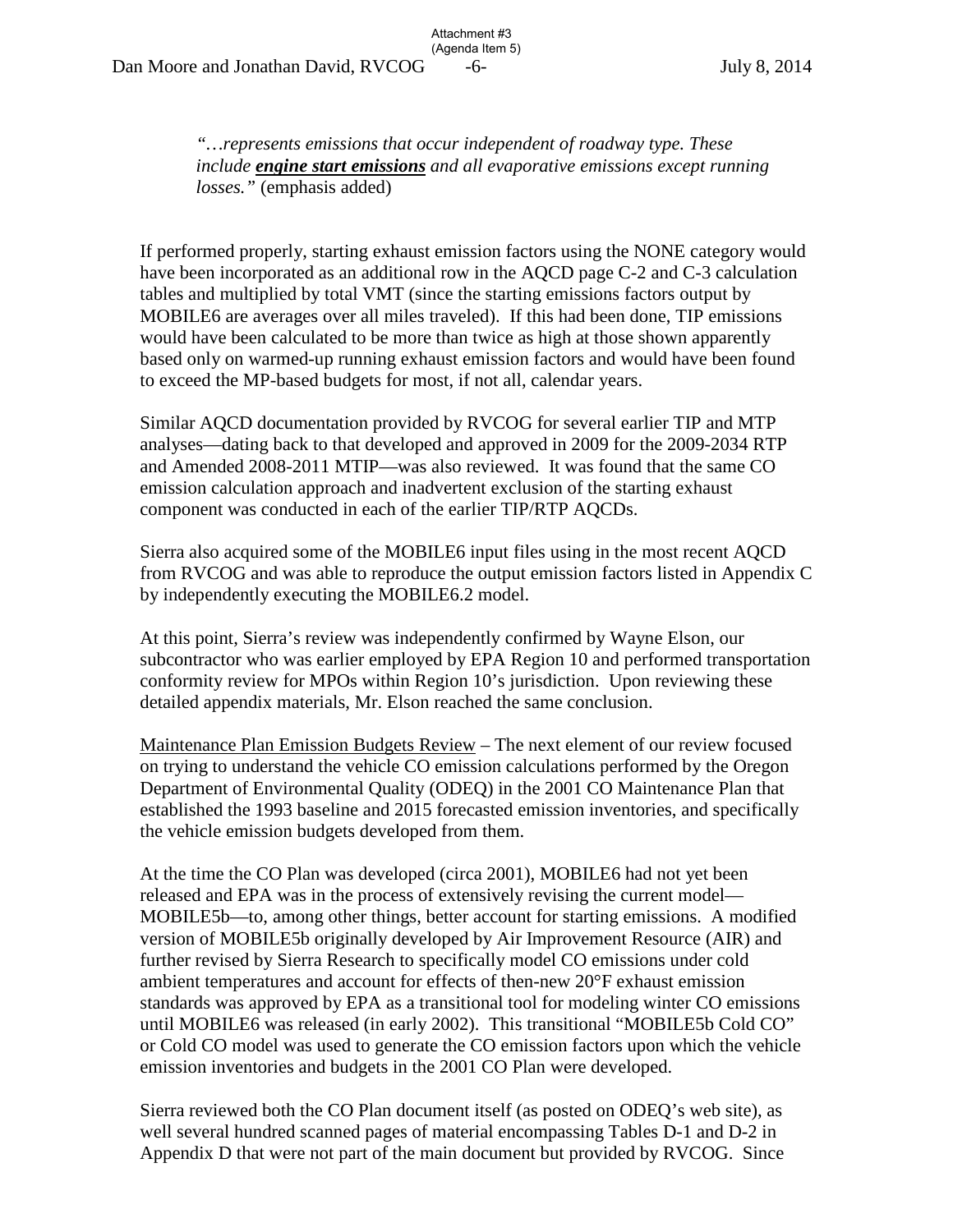electronic versions of the input and output files listed in these scanned pages were not readily available, our review of the CO Plan calculations using the Cold CO model could not be performed as rigorously as those performed for the TIP/RTP AQCD review.

Attachment #3

It is unclear from this review whether the CO Plan calculations also inadvertently excluded the starting exhaust component because the starting component is not explicitly output by the Cold CO model as it is in the later MOBILE6 and MOVES models. The Cold CO modeling methodology uses "parallel" executions of the model to calculate what was then referred to as "off-cycle" emissions that accounts for effects of vehicles meeting or not meeting the 20°F exhaust standards. This off-cycle increment is then added to "standard" MOBILE5b-based emission factors reflecting local conditions but not explicitly separating starting from running exhaust as in MOBILE6 and MOVES.

At this point, we deemed further investigation to be of low value and simply concluded that the Cold CO emission factors upon which the vehicle emissions budgets were based appear to be significantly lower (on a fleet average gram per mile basis) that those contained in either MOBILE6 or MOVES for the same calendar year fleet.

MOVES Modeling Review – Finally, a detailed review of each of the MOVES modeling inputs as well as analysis of highly disaggregated outputs (by model year, vehicle type, and emission process) was performed to determine if inadvertent errors were made by Sierra in setting up the MOVES inputs and performing the model executions. In short, no errors were identified.

Sierra further reviewed what appear to be significantly higher per vehicle-mile CO emission factors in MOVES compared to its predecessor models by examining published MOVES-based vehicle emission inventories recently developed by county for the neighboring state of Washington.<sup>[5](#page-16-0)</sup> Calendar year 2011 county-by-county MOVES-based vehicle CO emissions published in this study were divided by county VMT levels that were also provided. Fleet CO emission factors in 2011 range from roughly 12 g/mile to 40 g/mile across several Washington counties for which emission factors were backcalculated as described. Given the effects of fleet age and composition variations by county as well as other factors (control programs, ambient conditions, etc.), these estimates are in the same range as that estimated for the 2015 Medford fleet (roughly 26 g/mile) in the 2018 TIP MOVES modeling.

We therefore conclude (as was independently verified from the Washington MOVESbased inventories) that our MOVES estimates are correct and reflect what appear to be higher CO emission factors in MOVES vs. MOBILE6 under cold wintertime ambient conditions.

## Conclusions and Recommendations

Given the currently mandated use of EPA's latest MOVES emission factor model, the Cold CO-based emission factors and budgets appear to be outdated and will render

<span id="page-16-0"></span> $\overline{a}$ <sup>5</sup> S. Otterson, et. al., "Washington State 2011 County Emissions Inventory," Washington State Department of Ecology, April 25, 2014.